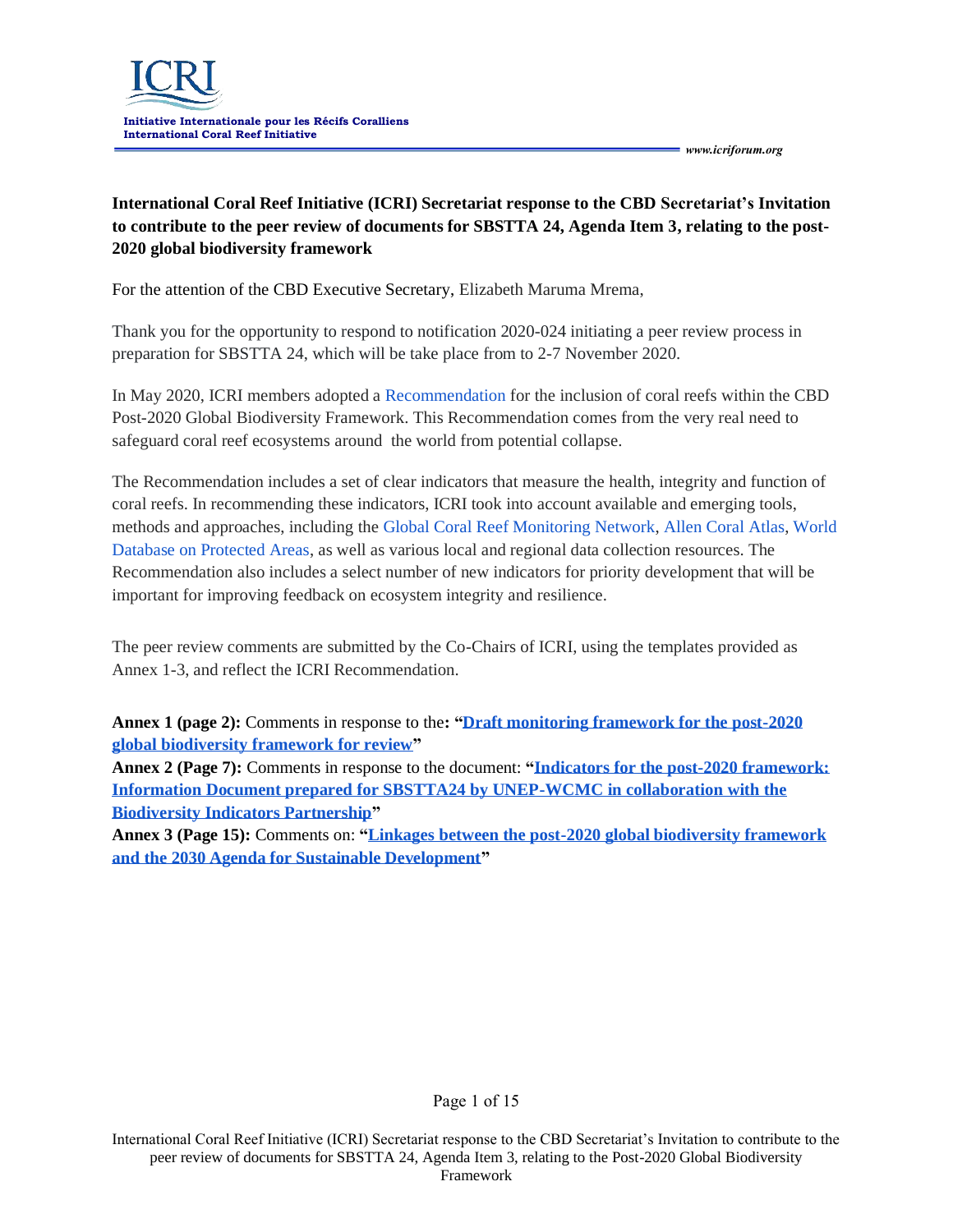#### **Annex 1: ["Draft monitoring framework for the post-2020 global biodiversity framework for review"](https://www.cbd.int/sbstta/sbstta-24/post2020-monitoring-en.pdf)**

*Overview: Provided by CBD Secretariat, SBSTTA Chair and OEWG Co-Chairs, this is the current version of goals, targets, monitoring elements and indicators for the post-2020 framework. This draws on existing CBD/SDG/BIP indicators.*

|                                    | Review comments on the draft monitoring framework for the post-2020 global biodiversity |  |  |  |  |  |  |  |  |  |
|------------------------------------|-----------------------------------------------------------------------------------------|--|--|--|--|--|--|--|--|--|
| framework                          |                                                                                         |  |  |  |  |  |  |  |  |  |
|                                    | Contact information                                                                     |  |  |  |  |  |  |  |  |  |
| Surname:                           | Staub                                                                                   |  |  |  |  |  |  |  |  |  |
| <b>Given Name:</b>                 | Francis                                                                                 |  |  |  |  |  |  |  |  |  |
| <b>Government</b> (if applicable): |                                                                                         |  |  |  |  |  |  |  |  |  |
| Organization:                      | International Coral Reef Initiative                                                     |  |  |  |  |  |  |  |  |  |
| <b>Address:</b>                    |                                                                                         |  |  |  |  |  |  |  |  |  |
| City:                              | London                                                                                  |  |  |  |  |  |  |  |  |  |
| <b>Country:</b>                    | United Kingdom                                                                          |  |  |  |  |  |  |  |  |  |
| E-mail:                            | fstaub@icriforum.org                                                                    |  |  |  |  |  |  |  |  |  |

| <b>Table</b> | Page     | Column | <b>Row</b> | <b>Comment</b>                                                                                                                                                                       |
|--------------|----------|--------|------------|--------------------------------------------------------------------------------------------------------------------------------------------------------------------------------------|
| $\theta$     | $\theta$ | 0      | v          | NOTES: It is acknowledged that the goals and targets are not subject for review as part of this<br>process and so these comments are provided for additional information.<br>Goal A: |

Page 2 of 15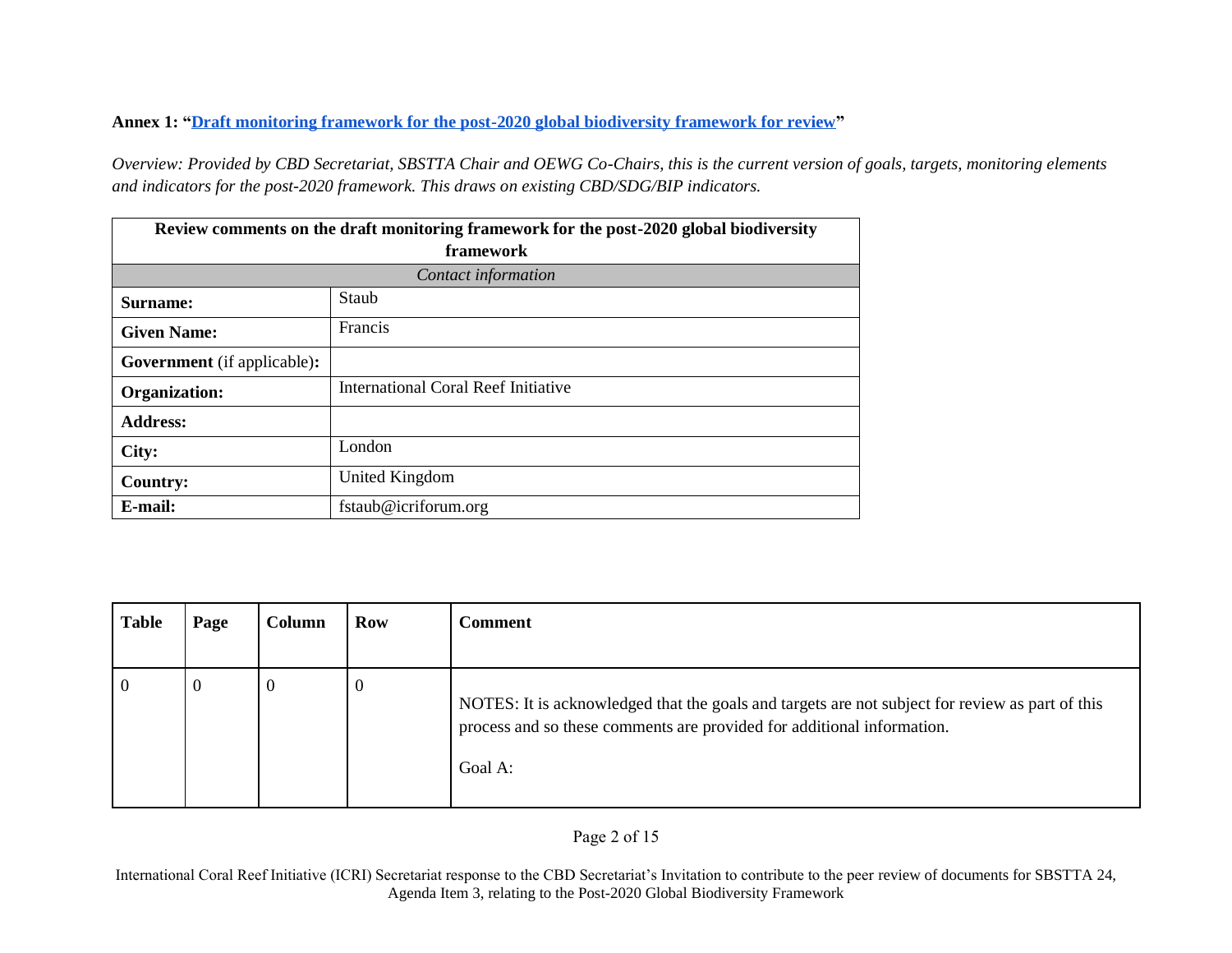|  |  | The revised text of Goal A in column A has now combined ecosystems and species. This<br>is counter to the recommendation from ICRI, which "recommends the retention of this<br>ecosystem conservation goal as a critical component within the Global Biodiversity<br>Framework. ICRI stresses the importance of keeping this distinct from any long-term<br>goals on conservation of species. Ecosystems are a critical component of biodiversity that<br>any global framework must address and are particularly important at the intersection of<br>the mandate of the CBD and the mandates of other frameworks related to climate and/or<br>sustainable development. The key to the conservation of coral reefs on a global scale is to<br>focus on ecosystem integrity, which is part of with, but goes beyond area-based and<br>species-focused actions."<br>Milestone 1 calls for an increase in area, connectivity and integrity of natural ecosystems<br>by 2030. We reiterate that this timeline is not achievable for certain ecosystems,<br>including coral reefs. Inline with the ICRI Recommendation - a 2050 timeline is<br>ambitious and appropriate for the stabilization/recovery of coral reefs, requiring<br>immediate action as an urgent priority.<br>Welcomes the retention of the concept of integrity in the text;<br>However, notes with concern that as now written, the concept of "resilience" in goal A<br>relates only to species populations. The ICRI Recommendation stresses the importance of<br>resilient ecosystems as "critical for coral reefs to ensure focus on the function of the<br>ecosystem and the delivery of vital ecosystem services over time for both biodiversity and<br>sustainable development";<br>ICRI also recommended that Parties find a way to enshrine the concept of critical and<br>vulnerable ecosystems, such as coral reefs into the goal with suggestions for achieving<br>this. |
|--|--|----------------------------------------------------------------------------------------------------------------------------------------------------------------------------------------------------------------------------------------------------------------------------------------------------------------------------------------------------------------------------------------------------------------------------------------------------------------------------------------------------------------------------------------------------------------------------------------------------------------------------------------------------------------------------------------------------------------------------------------------------------------------------------------------------------------------------------------------------------------------------------------------------------------------------------------------------------------------------------------------------------------------------------------------------------------------------------------------------------------------------------------------------------------------------------------------------------------------------------------------------------------------------------------------------------------------------------------------------------------------------------------------------------------------------------------------------------------------------------------------------------------------------------------------------------------------------------------------------------------------------------------------------------------------------------------------------------------------------------------------------------------------------------------------------------------------------------------------------------------------------------------------------------------------------------------------------|
|  |  | Target 1:                                                                                                                                                                                                                                                                                                                                                                                                                                                                                                                                                                                                                                                                                                                                                                                                                                                                                                                                                                                                                                                                                                                                                                                                                                                                                                                                                                                                                                                                                                                                                                                                                                                                                                                                                                                                                                                                                                                                          |
|  |  | We welcome that reference to "intactness" is included but note with concern that the<br>concept of "integrity" is no longer in the text. 'Intactness' is used in indices quantifying<br>the relative abundance of species, whereas 'integrity' relates to ecosystem functions,                                                                                                                                                                                                                                                                                                                                                                                                                                                                                                                                                                                                                                                                                                                                                                                                                                                                                                                                                                                                                                                                                                                                                                                                                                                                                                                                                                                                                                                                                                                                                                                                                                                                     |

## Page 3 of 15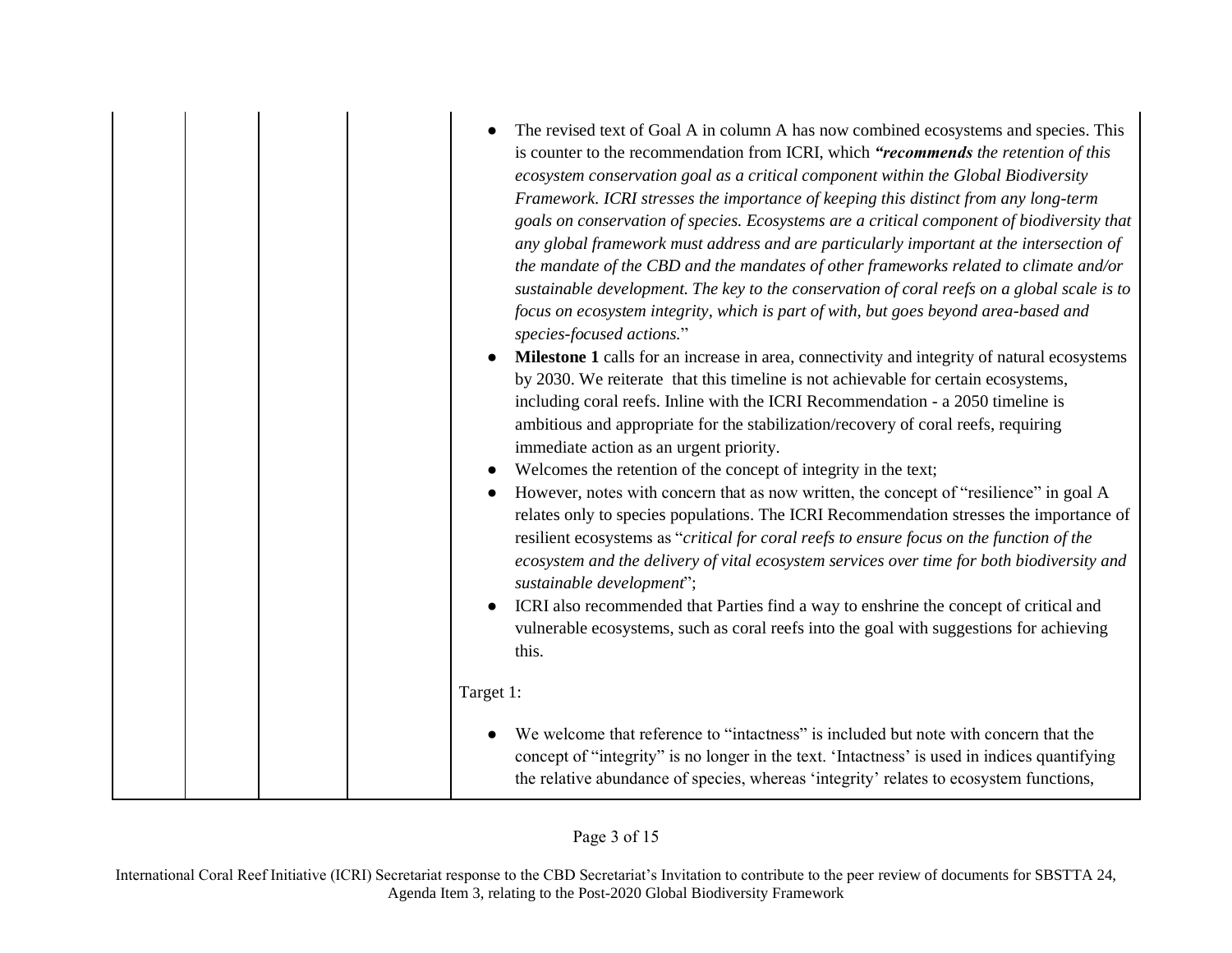|              |                |              |       | which often depend on intactness, but not exclusively. The concept of integrity is<br>important in terms of retaining function and recommend it is re-inserted.<br>Notwithstanding issues of definition for "intact" "degraded" "spatial planning" - we<br>$\bullet$<br>continue to welcome the focus of this target at the ecosystem level, including marine<br>ecosystems.<br>Reiterate the recommendation made by ICRI that whilst restoration will play a role, there<br>is caution that it should encourage appropriate and achievable employment of this<br>strategy for all ecosystems to avoid perverse incentives for inappropriate restoration,<br>that cause more harm than good.<br>The recommendation to pay special attention to critical and vulnerable ecosystems could<br>help to differentiate those ecosystems the defined % of area restored could be more<br>appropriate, without lowering the ambition elsewhere. |
|--------------|----------------|--------------|-------|-----------------------------------------------------------------------------------------------------------------------------------------------------------------------------------------------------------------------------------------------------------------------------------------------------------------------------------------------------------------------------------------------------------------------------------------------------------------------------------------------------------------------------------------------------------------------------------------------------------------------------------------------------------------------------------------------------------------------------------------------------------------------------------------------------------------------------------------------------------------------------------------------------------------------------------------|
|              | $\overline{2}$ | $\mathbf C$  | 8     | We support the inclusion of live coral cover as a priority indicator as recommended by ICRI<br>(May 2020) and included in the draft monitoring framework (line 8).                                                                                                                                                                                                                                                                                                                                                                                                                                                                                                                                                                                                                                                                                                                                                                      |
| 1            | $\overline{2}$ | $\mathbf C$  | 9     | We support the inclusion of global coral reef extent as a priority indicator as recommended by<br>ICRI (May 2020) and included in the draft monitoring framework (line 9).                                                                                                                                                                                                                                                                                                                                                                                                                                                                                                                                                                                                                                                                                                                                                              |
| $\mathbf{1}$ | 3              | $\bf{B}$     | 24    | We recommend the inclusion of additional indicators (i.e. new rows after row 24) within "Trends<br>in fragmentation and quality of coral reefs" in line with the ICRI recommendation and as included<br>in the BIP Inf. Document. This recommends the following indicators would include as a priority:<br>1) Fleshy algae cover and cover of other key benthic groups, 2) Reef fish abundance and<br>biomass, as well as the following indicators for priority development: Red List of Ecosystems<br>(coral reefs), Structural complexity and Carbonate budgets.<br>NOTE: Fleshy algae cover, Cover of key benthic groups have global baselines and will be<br>updated regularly from 2020 onwards.                                                                                                                                                                                                                                   |
|              | 4              | $\, {\bf B}$ | 34-35 | We recommend the inclusion of an additional indicator (i.e. a new row after row 35) within<br>"Trends in species abundance," to include "Reef fish abundance and biomass" in line with the<br>ICRI recommendation and as included in the BIP document.                                                                                                                                                                                                                                                                                                                                                                                                                                                                                                                                                                                                                                                                                  |

Page 4 of 15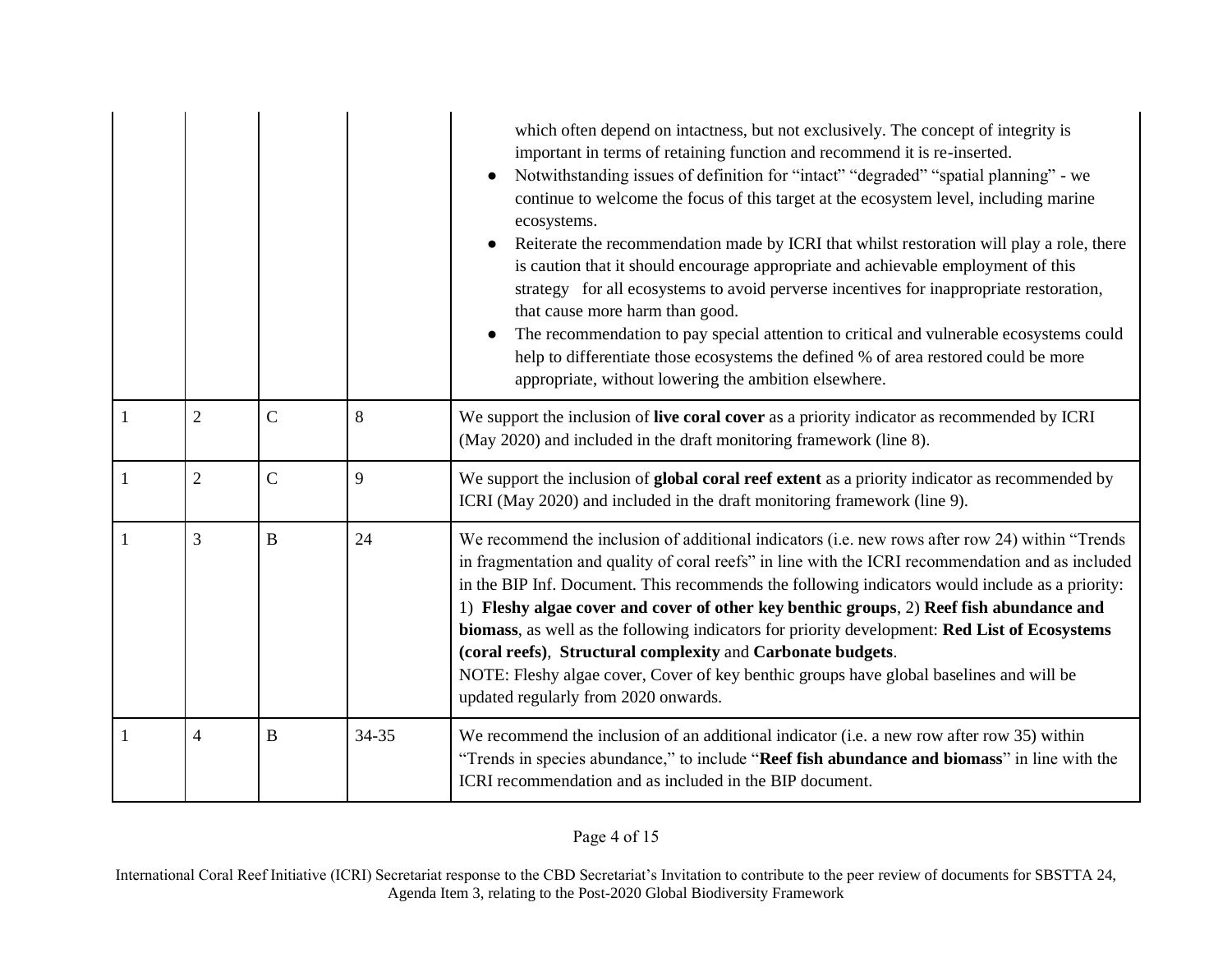| $\overline{2}$ | 9  | $\bf{B}$     | 14    | We support the inclusion of live coral cover (line 14) as a priority indicator.                                                                                                                                                                                                                                                                                                                                                                                                                                                                                    |
|----------------|----|--------------|-------|--------------------------------------------------------------------------------------------------------------------------------------------------------------------------------------------------------------------------------------------------------------------------------------------------------------------------------------------------------------------------------------------------------------------------------------------------------------------------------------------------------------------------------------------------------------------|
| $\overline{2}$ | 9  | $\mathbf{B}$ | 14    | We recommend the inclusion of additional indicators (i.e. new rows after 14) within "Trends in<br>extent and rate of change of coral reefs" to include the following indicators, in line with the ICRI<br>Recommendation and the BIP Inf. document: Fleshy algae cover and cover of other key<br>benthic groups; Fish abundance and biomass. In addition to the following indicators that are<br>recommended for priority development: Hard coral genera richness; structural complexity of<br>coral reefs, Carbonate budgets and the CATAMI Classification scheme |
| $\overline{2}$ | 9  | $\bf{B}$     | 25    | Indicator gap: Trend in the area of degraded corals restored. This was not considered by ICRI<br>members as part of the Recommendation but relevant to note that ICRI has an active work stream<br>on coral reef restoration (see https://www.icriforum.org/reef-restoration-ad-hoc-committee/) and<br>sees value in further discussions to see how to fill this gap. It is also noted that 2021-2030 is the<br>UN Decade of Ecosystem Restoration.                                                                                                                |
| $\overline{2}$ | 11 | B            | 43-45 | We recommend the inclusion of an additional indicator (i.e. new row after row 45) within<br>"Trends in ecological representativeness of areas conserved": [Percentage/ area] of coral reefs<br>included in effectively managed MPAs and OECMs as recommended by ICRI and included<br>within the BIP Inf. Document                                                                                                                                                                                                                                                  |
| $\overline{2}$ | 16 | $\mathbf C$  | 81    | We welcome the inclusion of Index of coastal eutrophication in the monitoring framework as<br>an important indicator for coral reef ecosystems associated with "reduction of pollution from<br>excess nutrients", as recommended by ICRI (May 2020) and included in the BIP Inf. Document.                                                                                                                                                                                                                                                                         |
| $\overline{2}$ | 22 | $\, {\bf B}$ | 137   | Indicator gap for "Trends in contributions to human health and well-being from coral reefs": It is<br>appreciated that coral reefs have been identified as a flagship ecosystem within this target and<br>monitoring element. There is not a proposal for an indicator included in the current ICRI<br>Recommendation but this is an important aspect to start connecting the ecological and social<br>changes and see value in exploring how to fill this gap.                                                                                                    |

Page 5 of 15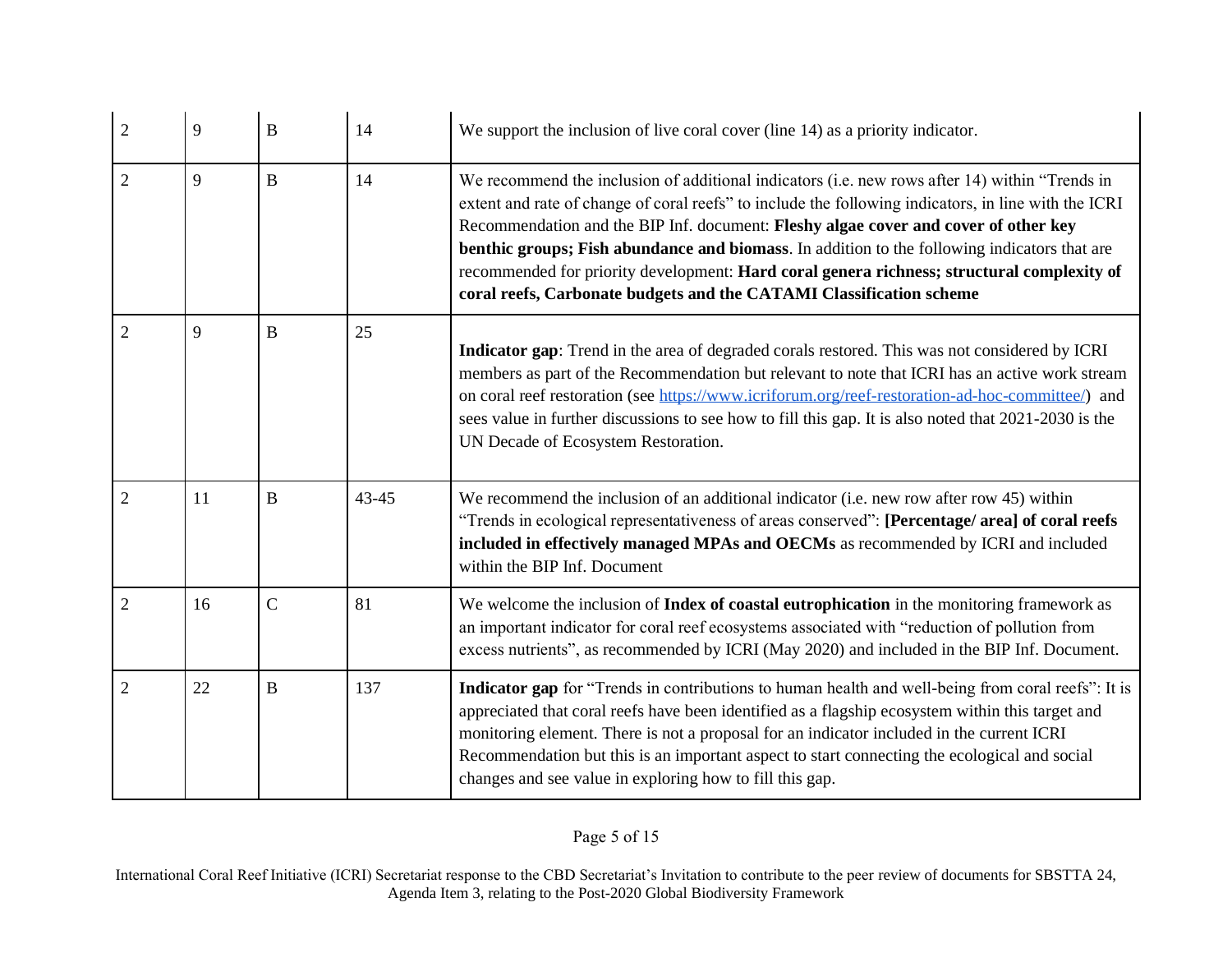Page 6 of 15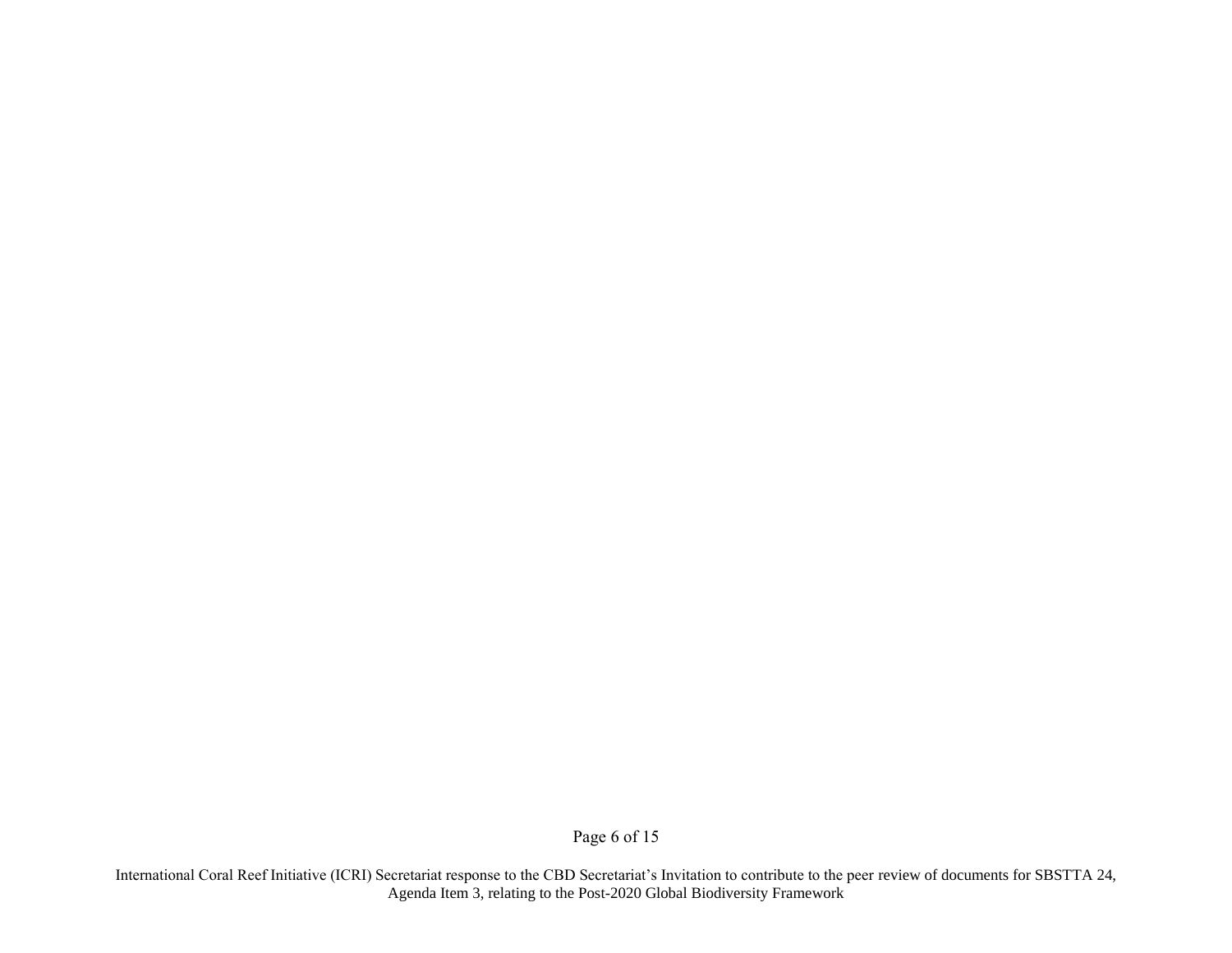**Annex 2: ["Indicators for the post-2020 framework: Information Document prepared for SBSTTA24 by UNEP-WCMC in collaboration](https://www.cbd.int/sbstta/sbstta-24/post2020-indicators-en.pdf)  [with the Biodiversity Indicators Partnership"](https://www.cbd.int/sbstta/sbstta-24/post2020-indicators-en.pdf)** 

*Overview: This document was produced by UNEP-WCMC as the Secretariat of the Biodiversity Indicators Partnership. The BIP reached out to members and stakeholders on potential new indicators, which are included in this template. ICRI provided feedback and we are therefore supporting elements in this document and encouraging their update into the document above.*

**1 2 3 4 5 9 10 11 13 15 Components of the draft Goals Goal Monitori ng Elements Indicator name Responsible Institution for the indicator Availab le today (X) or under active develop ment (Y) Methodolo gy available for national use (Y/N) Can be dis aggregate d for national use (Y/N) National data aggregated to form global indicator (Y/N) Indicator for SDGs Comments** GA1. Increased extent of natural ecosystems (terrestrial, freshwater and marine ecosystems) Trends in area of coral reefs **Live coral cover** Global Coral Reef Monitoring Network X Y Y Y Y N Support the inclusion of this important and widely used indicator indicator. . 2020 baseline will be available. GA1. Increased extent of natural Trends in area of **Coral reef extent** Global Coral Reef Y Y Y Y N Delete text in column 3 "and condition" in the title of this indicator as this is covered by other

*Note: Some columns are removed from the template. See blue numbers of original column number.*

Page 7 of 15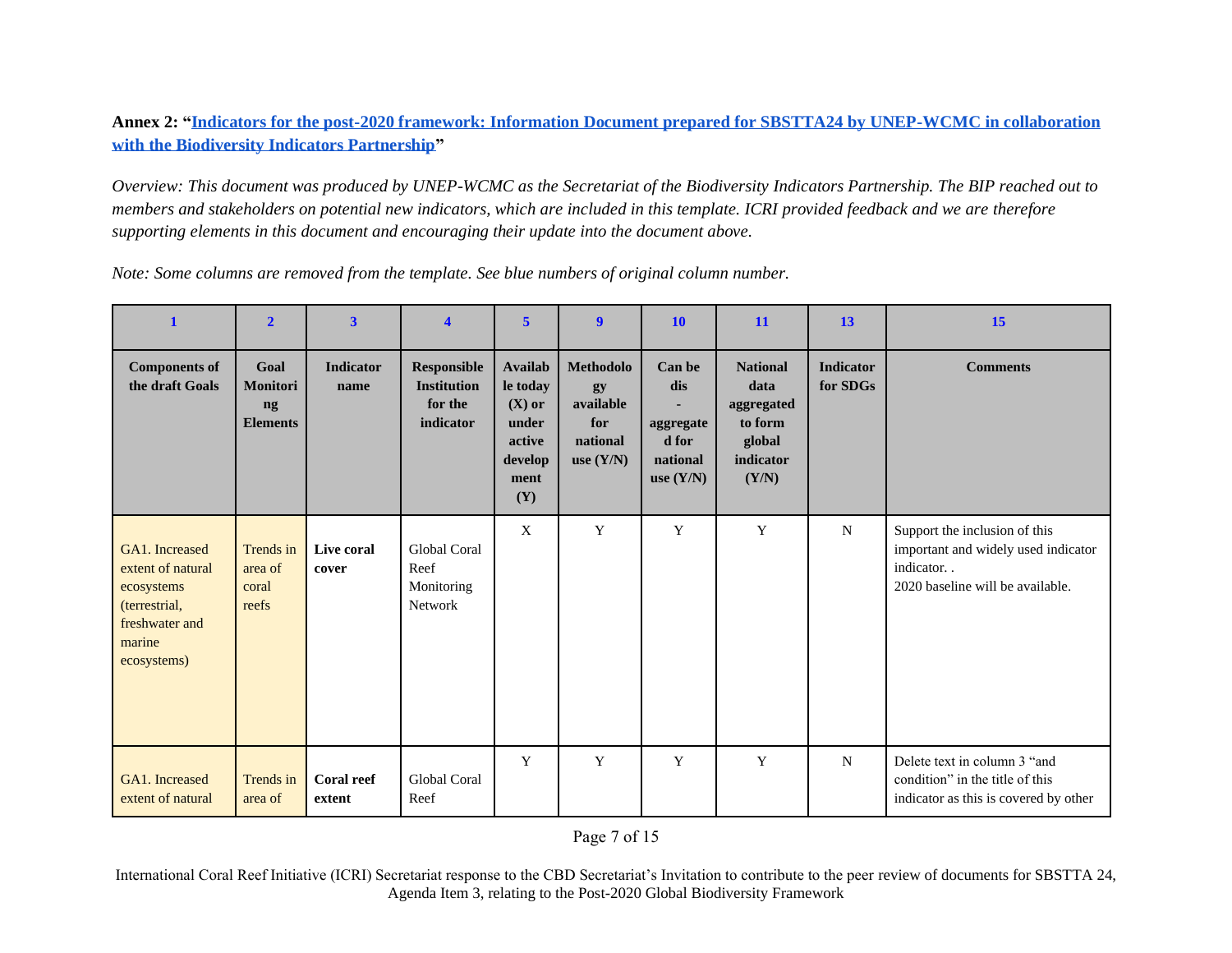| ecosystems<br>(terrestrial,<br>freshwater and<br>marine<br>ecosystems)                                        | coral<br>reefs                                                     | [strike: and<br>condition]         | Monitoring<br>Network/<br>Allen Coral<br>Atlas                                        |                       |             |             |   |           | indicators and will not be part of the<br>"extent" indicator. Retain other<br>information as written. 2020<br>baseline will be available.                                                                                                                                   |
|---------------------------------------------------------------------------------------------------------------|--------------------------------------------------------------------|------------------------------------|---------------------------------------------------------------------------------------|-----------------------|-------------|-------------|---|-----------|-----------------------------------------------------------------------------------------------------------------------------------------------------------------------------------------------------------------------------------------------------------------------------|
| GA1. Increased<br>extent of natural<br>ecosystems<br>(terrestrial,<br>freshwater and<br>marine<br>ecosystems) | Trends in<br>area of<br>coral<br>reefs                             | <b>Global coral</b><br>reef extent | <b>UNEP-</b><br>WCMC,<br>WorldFish<br>Centre, WRI,<br>TNC and<br>partners             | $\mathbf{X}$          |             |             | Y |           | This is expected to be superseded by<br>the GCRMN / Allen Coral Atlas<br>version of coral reef extent.                                                                                                                                                                      |
| GA2. Ecosystem<br>integrity and<br>connectivity<br>(terrestrial,<br>freshwater and<br>marine<br>ecosystems)   | Trends in<br>fragment<br>ation and<br>quality of<br>coral<br>reefs | Live coral<br>cover                | Global Coral<br>Reef<br>Monitoring<br>Network;<br>Global Ocean<br>Observing<br>System | $\overline{\text{X}}$ | $\mathbf Y$ | $\mathbf Y$ | Y | ${\bf N}$ | Support the inclusion of this<br>important indicator. Note<br>amendment that indicator is<br>available today. In column 5 change<br>the Y in the draft document to an X<br>(as highlighted) 2020 baseline will<br>be available as part of the GCRMN<br>Global Status report |
| GA2. Ecosystem<br>integrity and<br>connectivity<br>(terrestrial,<br>freshwater and<br>marine<br>ecosystems)   | Trends in<br>fragment<br>ation and<br>quality of<br>coral<br>reefs | Fleshy Algae<br>Cover              | Global Coral<br>Reef<br>Monitoring<br>Network                                         | $\mathbf X$           | $\mathbf Y$ | Y           | Y | ${\bf N}$ | Welcome the inclusion of this<br>indicator and support its uptake in<br>the Monitoring Framework. 2020<br>baseline will be available. Assessed<br>as part of the GCRMN 2020 Status<br>report                                                                                |

Page 8 of 15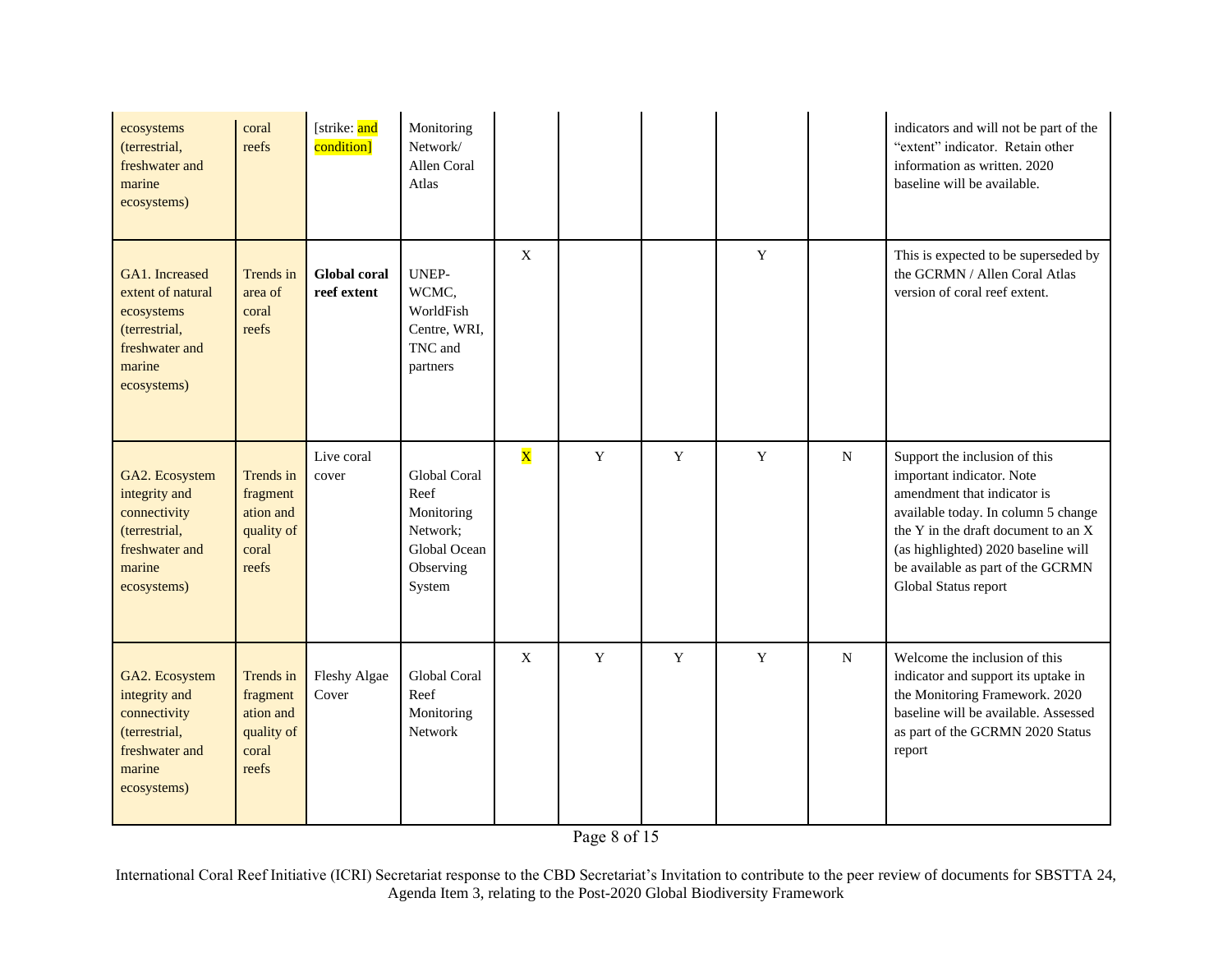| GA2. Ecosystem<br>integrity and<br>connectivity<br>(terrestrial,<br>freshwater and<br>marine<br>ecosystems) | Trends in<br>fragment<br>ation and<br>quality of<br>coral<br>reefs | Cover of key<br>benthic<br>groups     | Global Coral<br>Reef<br>Monitoring<br>Network | $\mathbf Y$ | Y           | Y           | Y           | N         | Welcome the inclusion of this<br>indicator and support its uptake in<br>the Monitoring Framework.                    |
|-------------------------------------------------------------------------------------------------------------|--------------------------------------------------------------------|---------------------------------------|-----------------------------------------------|-------------|-------------|-------------|-------------|-----------|----------------------------------------------------------------------------------------------------------------------|
| GA2. Ecosystem<br>integrity and<br>connectivity<br>(terrestrial,<br>freshwater and<br>marine<br>ecosystems) | Trends in<br>fragment<br>ation and<br>quality of<br>coral<br>reefs | Reef Fish<br>abundance<br>and biomass | Global Coral<br>Reef<br>Monitoring<br>Network | $\mathbf Y$ | $\mathbf Y$ | $\mathbf Y$ | Y           | ${\bf N}$ | Propose inclusion of this indicator<br>under this element.                                                           |
| GA2. Ecosystem<br>integrity and<br>connectivity<br>(terrestrial,<br>freshwater and<br>marine<br>ecosystems) | Trends in<br>fragment<br>ation and<br>quality of<br>coral<br>reefs | Structural<br>Complexity              | <b>WCS</b>                                    | $\mathbf Y$ | $\mathbf Y$ | $\mathbf Y$ | $\mathbf Y$ | ${\bf N}$ | Welcome the inclusion of this<br>indicator and Support its recognition<br>as a priority indicator for<br>development |
| GA2. Ecosystem<br>integrity and<br>connectivity<br>(terrestrial,<br>freshwater and                          | Trends in<br>fragment<br>ation and<br>quality of<br>coral<br>reefs | Carbonate<br>budgets                  | University of<br>Exeter                       | $\mathbf Y$ | $\mathbf Y$ | Y           | Y           | ${\bf N}$ | Welcome the inclusion of this<br>indicator and Support its recognition<br>as a priority indicator for<br>development |

Page 9 of 15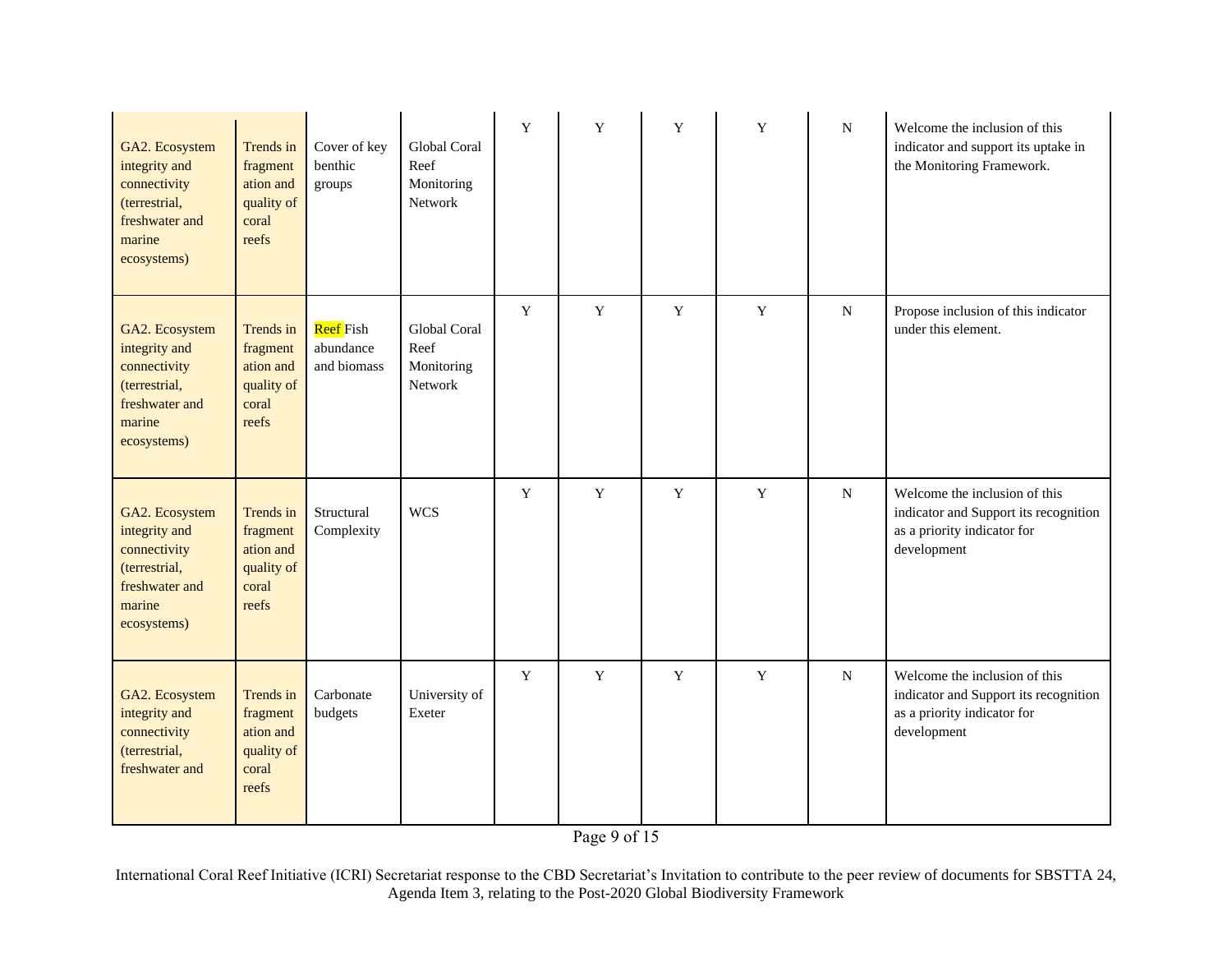| marine<br>ecosystems)                                                                                         |                                                                       |                                       |                                                                                                 |                         |             |             |   |                |                                                                                                                                                                                                                                                                              |
|---------------------------------------------------------------------------------------------------------------|-----------------------------------------------------------------------|---------------------------------------|-------------------------------------------------------------------------------------------------|-------------------------|-------------|-------------|---|----------------|------------------------------------------------------------------------------------------------------------------------------------------------------------------------------------------------------------------------------------------------------------------------------|
| GA2. Ecosystem<br>integrity and<br>connectivity<br>(terrestrial,<br>freshwater and<br>marine<br>ecosystems)   | Trends in<br>fragment<br>ation and<br>quality of<br>coral<br>reefs    | Red List<br>Index (coral<br>species)  | Strike<br>"Global<br>Coral Reef<br>Monitoring<br>Network"<br><b>Replace with</b><br><b>IUCN</b> |                         |             |             |   |                | Correction In column 4. IUCN is<br>responsible for this indicator not<br><b>GCRMN</b>                                                                                                                                                                                        |
| GA4. Increase the<br>number and health<br>of species                                                          | Trends in<br>species<br>abundanc<br>$\mathbf{e}% _{t}\left( t\right)$ | Reef Fish<br>abundance<br>and biomass |                                                                                                 | Y                       | $\mathbf Y$ | $\mathbf Y$ | Y | $\overline{N}$ | Welcome inclusion.<br>Edit indicator title to include "Reef"<br>fish                                                                                                                                                                                                         |
| T1.2. Prevention<br>of reduction and<br>fragmentation of<br>natural habitats<br>due to land/sea use<br>change | Trends in<br>extent<br>and rate<br>of change<br>of coral<br>reefs     | Live coral<br>cover                   | Global Coral<br>Reef<br>Monitoring<br>Network:<br>Global Ocean<br>Observing<br>System           | $\overline{\textbf{X}}$ | $\mathbf Y$ | $\mathbf Y$ | Y | ${\bf N}$      | Support the inclusion of this<br>important indicator. Note<br>amendment that indicator is<br>available today. In column 5 change<br>the Y in the draft document to an X<br>(as highlighted). 2020 baseline will<br>be available as part of the GCRMN<br>Global Status report |
| T1.2. Prevention<br>of reduction and<br>fragmentation of<br>natural habitats                                  | Trends in<br>extent<br>and rate<br>of change                          | Hard coral<br>genera<br>richness      | <b>Global Coral</b><br>Reef                                                                     | $\overline{\textbf{Y}}$ |             |             |   | $\mathbf N$    | Support inclusion of this indicator in<br>the compilation. Recommended by<br>ICRI as an indicator for priority<br>development. Change column 5 to a<br>Y                                                                                                                     |

Page 10 of 15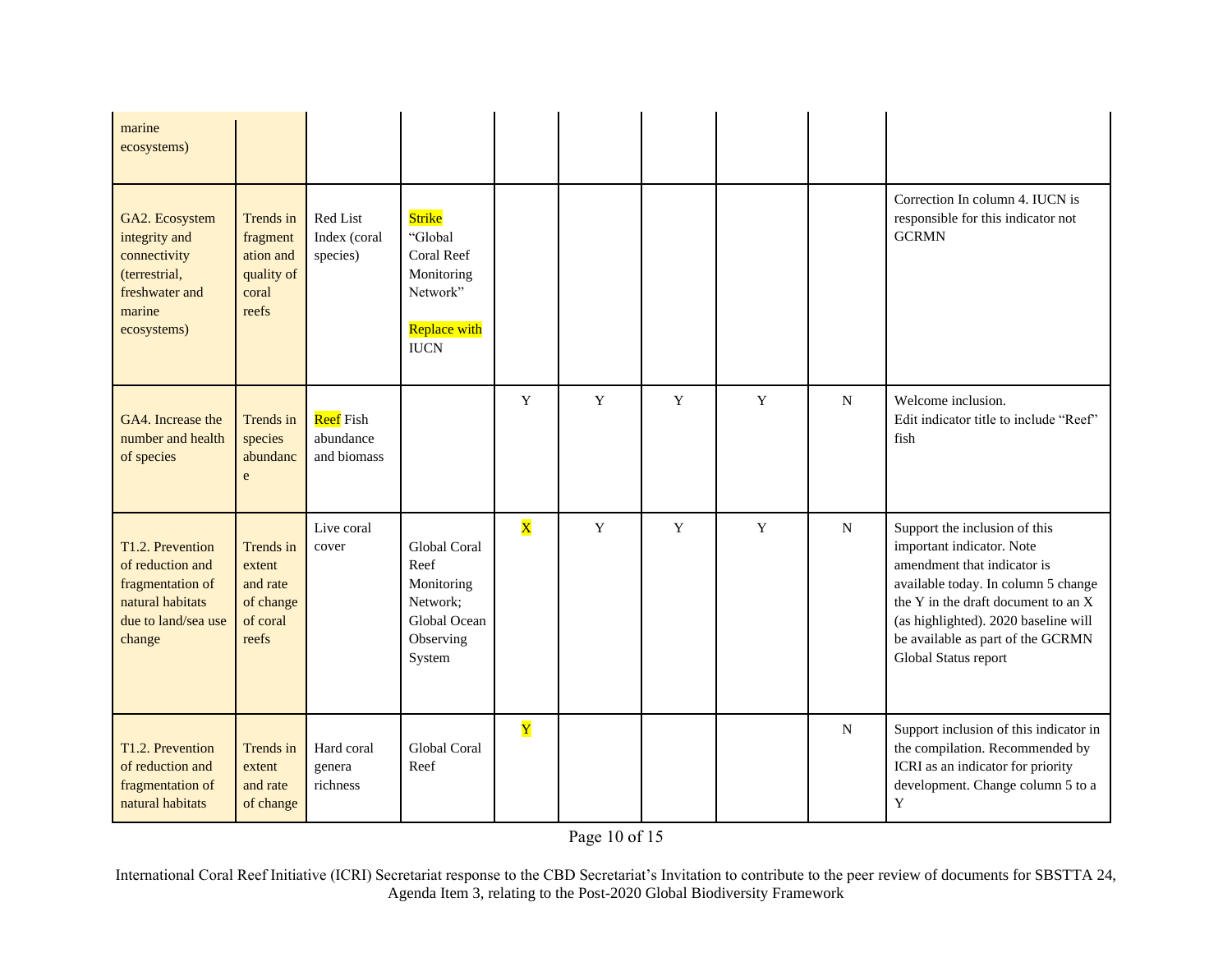| due to land/sea use<br>change                                                                                 | of coral<br>reefs                                                 |                                                           | Monitoring<br>Network;                                                 |             |             |             |             |             |                                                                                                                                                                                                                                   |
|---------------------------------------------------------------------------------------------------------------|-------------------------------------------------------------------|-----------------------------------------------------------|------------------------------------------------------------------------|-------------|-------------|-------------|-------------|-------------|-----------------------------------------------------------------------------------------------------------------------------------------------------------------------------------------------------------------------------------|
| T1.2. Prevention<br>of reduction and<br>fragmentation of<br>natural habitats<br>due to land/sea use<br>change | Trends in<br>extent<br>and rate<br>of change<br>of coral<br>reefs | <b>Coral reef</b><br>extent<br>[strike: and<br>condition] | Global Coral<br>Reef<br>Monitoring<br>Network/<br>Allen Coral<br>Atlas | $\mathbf Y$ | $\mathbf Y$ | $\mathbf Y$ | $\mathbf Y$ | ${\bf N}$   | Delete "and condition" in the title of<br>this indicator as this is covered by<br>other indicators and will not be part<br>of the "extent" indicator. Retain<br>other information as written. 2020<br>baseline will be available. |
| T1.2. Prevention<br>of reduction and<br>fragmentation of<br>natural habitats<br>due to land/sea use<br>change | Trends in<br>extent<br>and rate<br>of change<br>of coral<br>reefs | Fleshy Algae<br>Cover                                     | Global Coral<br>Reef<br>Monitoring<br>Network                          | $\mathbf X$ | Y           | $\mathbf Y$ | $\mathbf Y$ | $\mathbf N$ | Welcome the inclusion of this<br>indicator and support its uptake in<br>the Monitoring Framework. 2020<br>baseline will be available. Assessed<br>as part of the GCRMN 2020 Status<br>report                                      |
| T1.2. Prevention<br>of reduction and<br>fragmentation of<br>natural habitats<br>due to land/sea use<br>change | Trends in<br>extent<br>and rate<br>of change<br>of coral<br>reefs | Cover of key<br>benthic<br>groups                         | Global Coral<br>Reef<br>Monitoring<br>Network                          | Y           | $\mathbf Y$ | $\mathbf Y$ | $\mathbf Y$ | N           | Welcome the inclusion of this<br>indicator and support its uptake in<br>the Monitoring Framework.                                                                                                                                 |

Page 11 of 15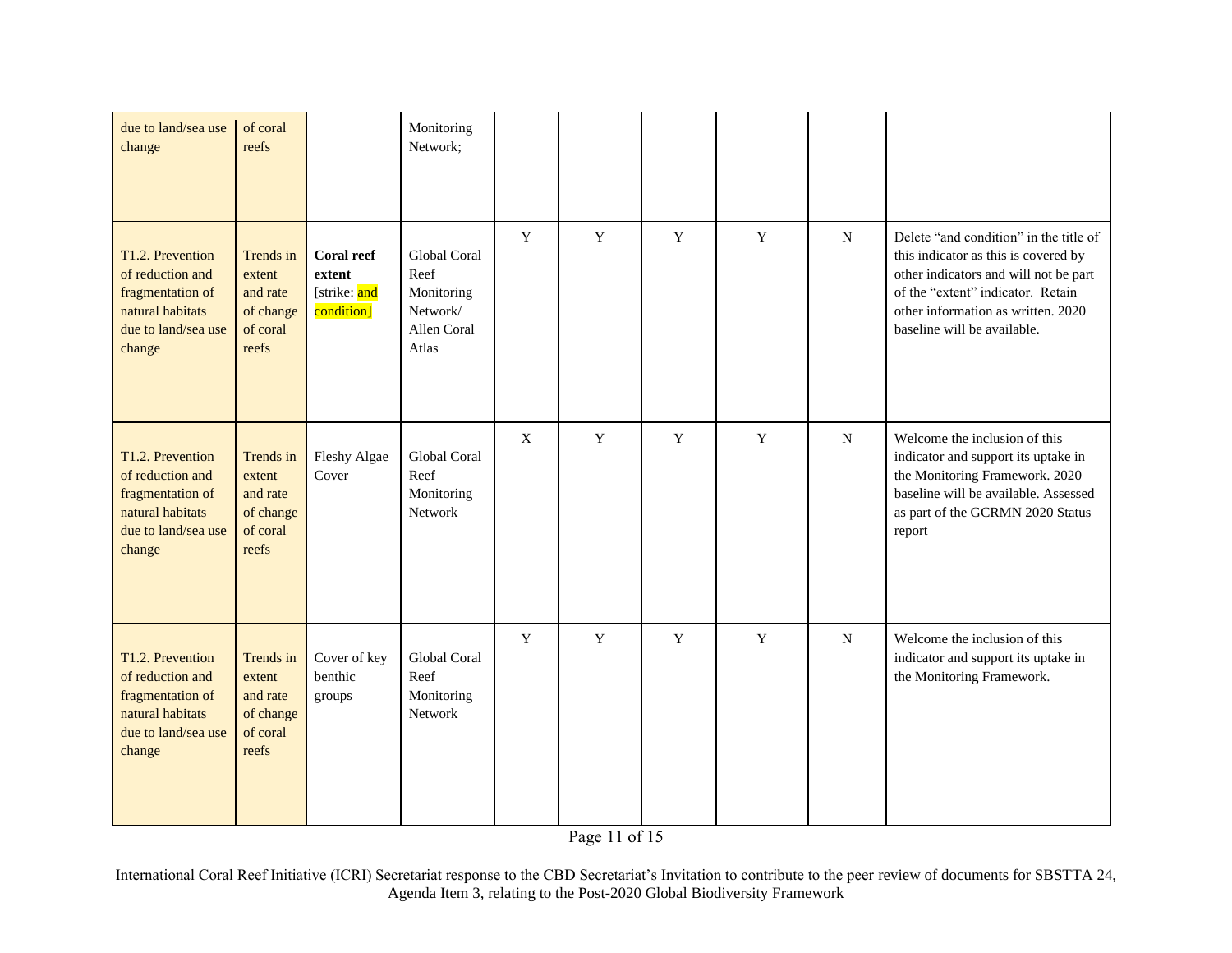| T1.2. Prevention<br>of reduction and<br>fragmentation of<br>natural habitats<br>due to land/sea use<br>change | Trends in<br>extent<br>and rate<br>of change<br>of coral<br>reefs | Reef Fish<br>abundance<br>and biomass |                                                                                                 | $\mathbf Y$ | $\mathbf Y$ | Y | Y | N         | Welcome inclusion.<br>Edit indicator title to include "Reef"<br>fish                                                 |
|---------------------------------------------------------------------------------------------------------------|-------------------------------------------------------------------|---------------------------------------|-------------------------------------------------------------------------------------------------|-------------|-------------|---|---|-----------|----------------------------------------------------------------------------------------------------------------------|
| T1.2. Prevention<br>of reduction and<br>fragmentation of<br>natural habitats<br>due to land/sea use<br>change | Trends in<br>extent<br>and rate<br>of change<br>of coral<br>reefs | Red List<br>Index (coral<br>species)  | Strike<br>"Global<br>Coral Reef<br>Monitoring<br>Network"<br><b>Replace with</b><br><b>IUCN</b> |             |             |   |   |           | Correction In column 4. IUCN is<br>responsible for this indicator not<br><b>GCRMN</b>                                |
| T1.2. Prevention<br>of reduction and<br>fragmentation of<br>natural habitats<br>due to land/sea use<br>change | Trends in<br>extent<br>and rate<br>of change<br>of coral<br>reefs | Structural<br>Complexity              | <b>WCS</b>                                                                                      | $\mathbf Y$ | $\mathbf Y$ | Y | Y | ${\bf N}$ | Welcome the inclusion of this<br>indicator and Support its recognition<br>as a priority indicator for<br>development |
| T1.2. Prevention<br>of reduction and<br>fragmentation of<br>natural habitats                                  | Trends in<br>extent<br>and rate<br>of change                      | Carbonate<br>budgets                  | University of<br>Exeter                                                                         | $\mathbf Y$ | $\mathbf Y$ | Y | Y | ${\bf N}$ | Welcome the inclusion of this<br>indicator and Support its recognition<br>as a priority indicator for<br>development |

Page 12 of 15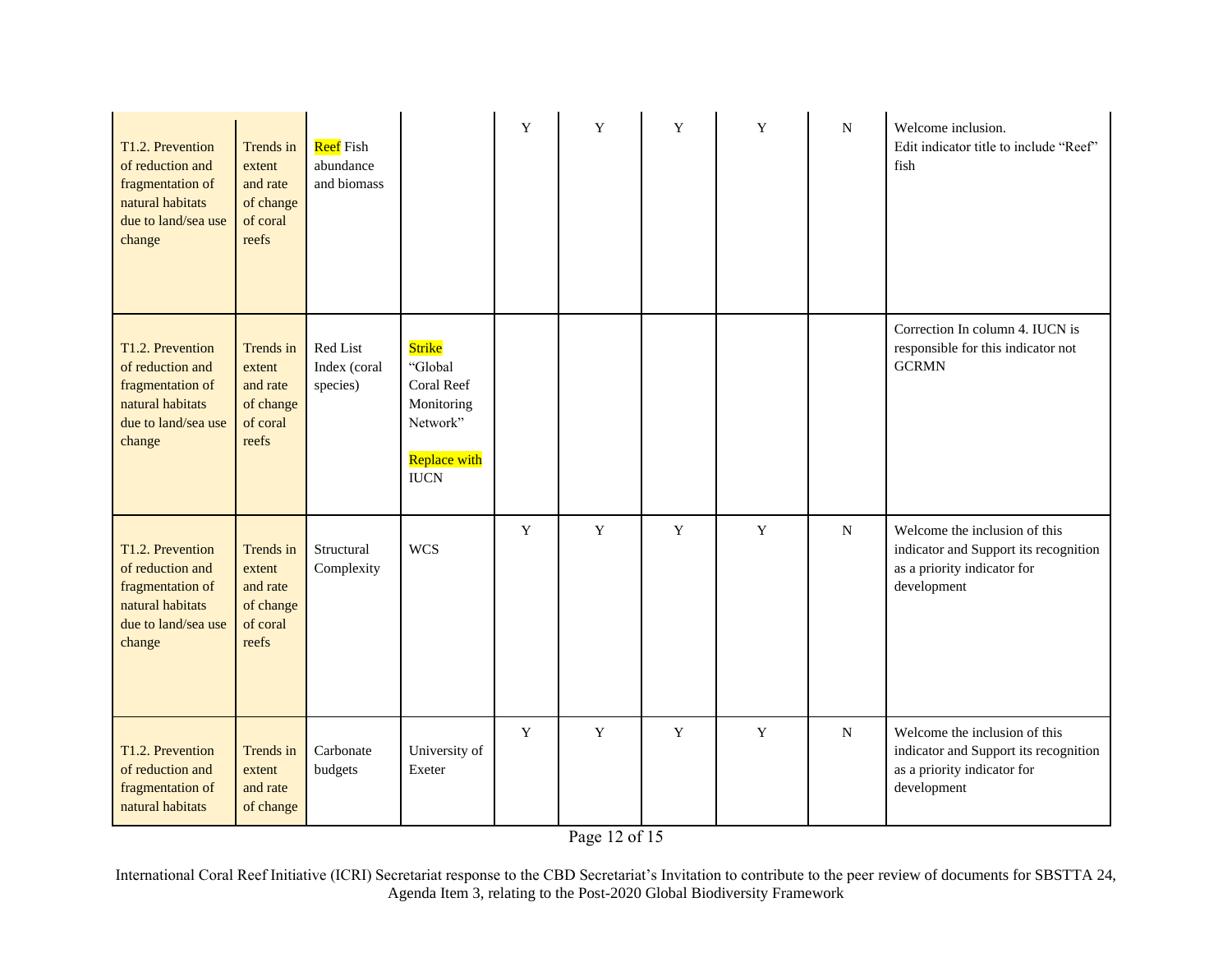| due to land/sea use<br>change                                                                                              | of coral<br>reefs                                                 |                                                                                                           |                                                                         |                         |   |   |             |           |                                                                                                                                                                                                                        |
|----------------------------------------------------------------------------------------------------------------------------|-------------------------------------------------------------------|-----------------------------------------------------------------------------------------------------------|-------------------------------------------------------------------------|-------------------------|---|---|-------------|-----------|------------------------------------------------------------------------------------------------------------------------------------------------------------------------------------------------------------------------|
| T1.2. Prevention<br>of reduction and<br>fragmentation of<br>natural habitats<br>due to land/sea use<br>change              | Trends in<br>extent<br>and rate<br>of change<br>of coral<br>reefs | Large Reef<br>fish index                                                                                  |                                                                         |                         |   |   |             |           | This was not included as a<br>recommended indicator by ICRI                                                                                                                                                            |
| T1.2. Prevention<br>of reduction and<br>fragmentation of<br>natural habitats<br>due to land/sea use<br>change              | Trends in<br>extent<br>and rate<br>of change<br>of coral<br>reefs | Reef Fish<br>Themal index                                                                                 |                                                                         |                         |   |   |             |           | This was not included as a<br>recommended indicator by ICRI                                                                                                                                                            |
| T2.4. Effective<br>and equitable<br>management of<br>the system of<br>protected areas<br>and other effective<br>area-based | Trends in<br>managem<br>ent<br>effective<br>ness                  | [Percentage/<br>area] of coral<br>reefs included<br>in effectively<br>managed<br>MPAs and<br><b>OECMs</b> | French<br>Agency for<br>Biodiversity/<br>UNEP-<br><b>WCMC</b><br>(WDPA) | $\overline{\textbf{X}}$ | Y | Y | $\mathbf Y$ | ${\bf N}$ | Propose to move this whole row up<br>in table as an indicator under T2.3/<br>Trends in ecological<br>representativeness of areas<br>conserved. This indicator is in use<br>and can be calculated from existing<br>data |

# Page 13 of 15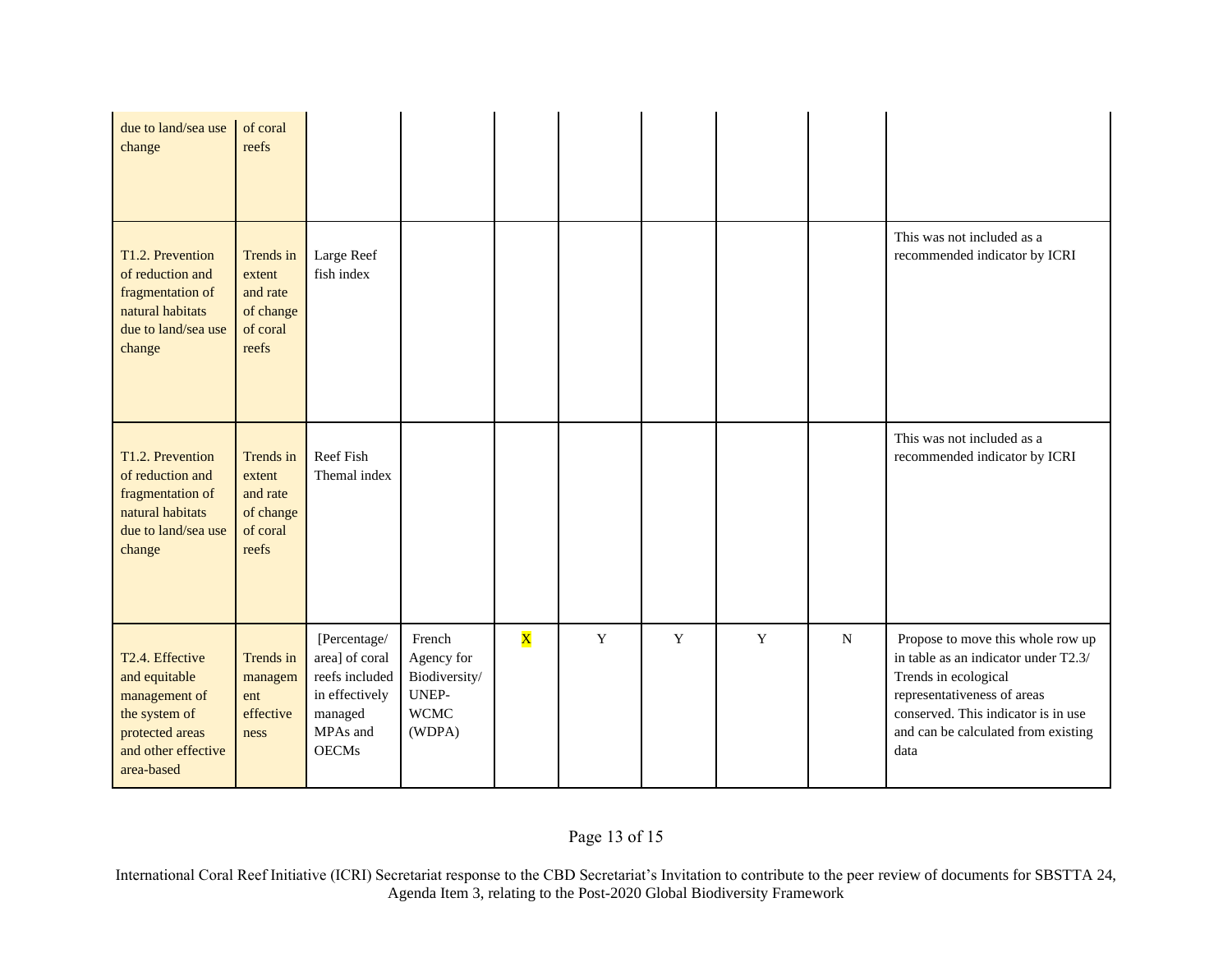| conservation<br>measures                                 |                                                                                                                                                              |                                                     |                            |             |  |                          |                                                                                                                           |
|----------------------------------------------------------|--------------------------------------------------------------------------------------------------------------------------------------------------------------|-----------------------------------------------------|----------------------------|-------------|--|--------------------------|---------------------------------------------------------------------------------------------------------------------------|
| T6.1. Reduction of<br>pollution from<br>excess nutrients | Move<br>from<br>Trends in<br>levels of<br>pollution<br>from<br>sediment<br>${\bf S}$<br>To<br>Trends in<br>the levels<br>of<br>pollution<br>from<br>Nitrogen | Index of<br>Coastal<br>eutrophicatio<br>$\mathbf n$ | UNEP/IOC-<br><b>UNESCO</b> | $\mathbf Y$ |  | $\mathbf Y$<br>(14.1.1a) | Welcome inclusion of this indicator<br>here and in the monitoring<br>framework. Suggest move or<br>inclusion of indicator |